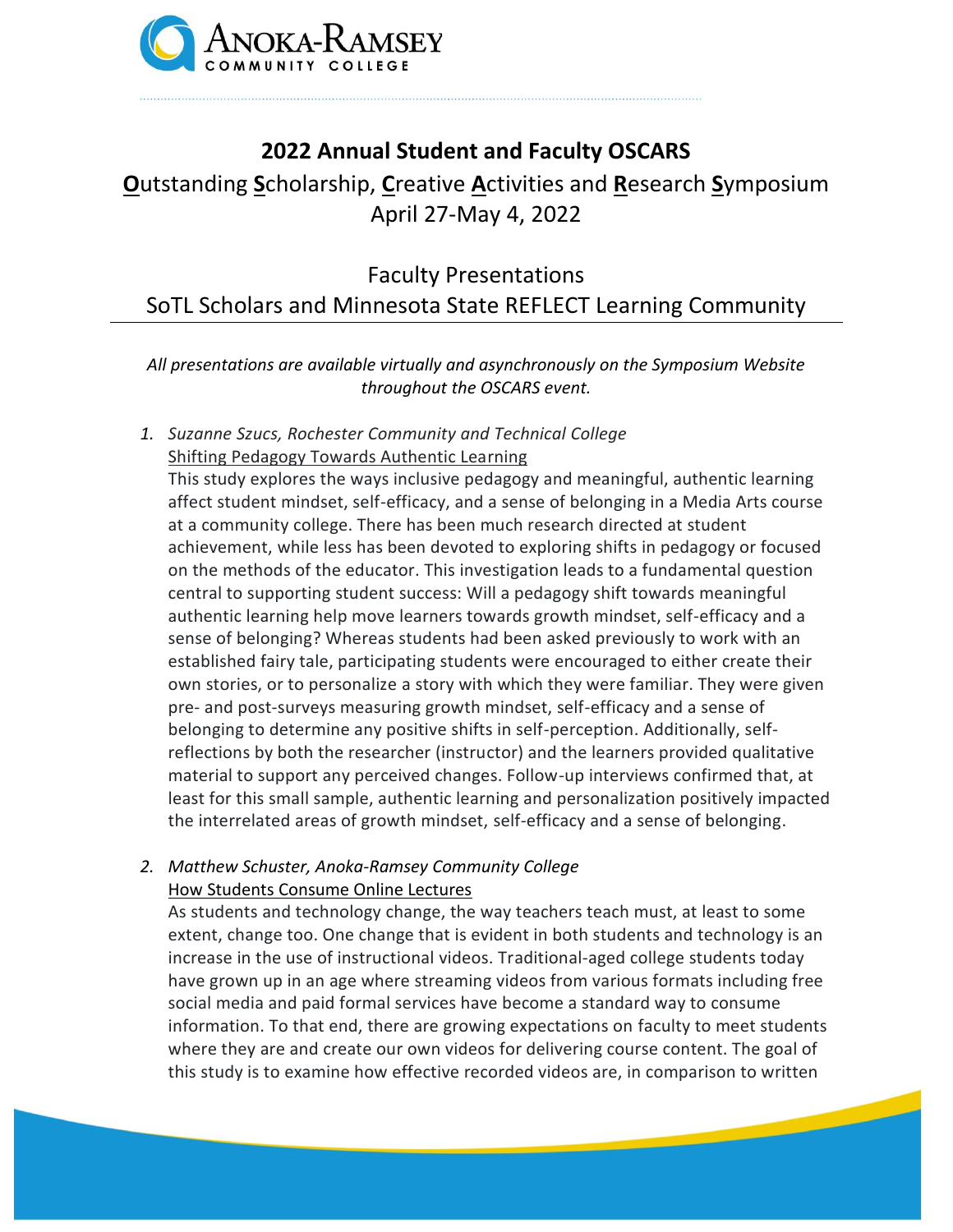

lectures, at delivering course content and helping students be successful. Specifically, this study presented students with two different options for receiving lecture content in first- and second-year political science courses at a suburban, midwestern, community college. Students could receive lecture material by either reading lecture notes or by watching videos of the instructor going over the notes–or both. By using both quantitative and qualitative measures, this study varied how students consume lecture material and compared the differences between their academic outcomes and perceptions of both the course and their instructor.

## *3. Keith Bistodeau, Anoka-Ramsey Community College* Systemic Racism and Technology Use in Higher Education

This research study sought to address different barriers and challenges that students face regarding their success in online learning environments. While research in the area is not new, the COVID-19 pandemic has placed extra emphasis on the need for us to ensure that students can and do succeed in our classes and on our campuses. This study looked at how our use of technology in classes perpetuates systemic racism within higher education and how we as educators can work beyond the barriers of technology when technology is the vehicle through which we work with our students, even though it often creates a barrier for our students. Through a blend of quantitative and qualitative surveys, this study found limits differences between students based off of their identified racial backgrounds but saw multiple areas of concern related to barriers students face regarding their academic success. While this study was limited by the number of responses (n=34) and the type of students surveyed (community college students), it does function well as a pilot for future studies looking at a broader range of students from a wider variety of backgrounds and college settings.

#### *4. David Anderson, St. Cloud Technical and Community College* Pictorial Conceptual Metaphors in the Online Biology Classroom

Metaphors are often used by instructors to convey meaning of abstract concepts but can also be used as a learning tool where students make meaning with these devices. When combined with pictures, metaphors can be powerful cognitive models to help students relate concepts requiring visualization of large or very small structures or complex function. This SoTL study seeks to explore how students demonstrate their learning of cellular biology with pictorial conceptual metaphors and how this type of assignment impacts student views of an asynchronous online anatomy and physiology course.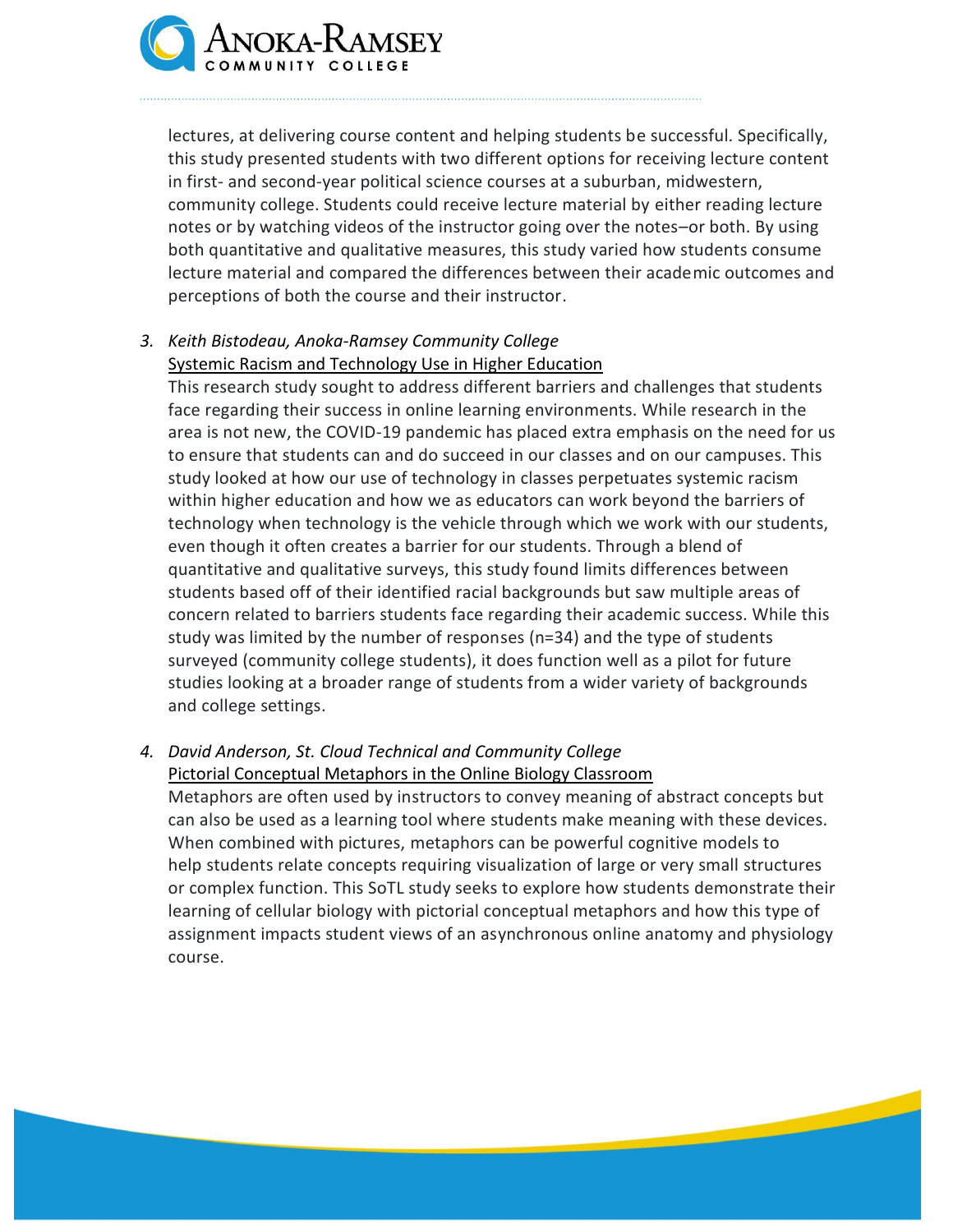

### *5. Debra Kasel, St. Paul College*

## Intercollegial Student Workshop using the PEEER© Communication Model for Difficult **Situations**

Background: Students frequently comment how they feel under prepared to deal with difficult situations in the healthcare setting. To address this issue, Respiratory faculty from St. Paul's College, MN and Northern Kentucky University, KY, developed a workshop for their students to learn and practice the PEEER© Communication model as a structured method for interacting in difficult situations. The essential elements of this model are P-Plain Language; E-Engagement; E-Empathy; E-Empowerment; and R-Respect. Method: Using ZOOM format, faculty (n=2) and students from both programs (n=29) introduced themselves. The student learning objectives were given: 1) compare effective and ineffective communication skills in a simulated healthcare scenario; 2) define and discuss the 5 elements of the PEEER© Model of communication for healthcare teams; 3) participate in meaningful discussion with Respiratory students outside of their own university and geographical region. Faculty gave descriptions and applications of the PEEER© elements. Simulation scenario 1 was a brief video of healthcare providers gathering outside of a patient's room talking about the patient and his medication compliance; the patient's wife walked past the group as she entered the room. At the end of the video, students were arranged in Break Out rooms. Using the PEEER© Activity Worksheet, students discussed effective and ineffective communications exhibited; student groups were mixed from both Respiratory programs. Afterwards, all gathered in the large group for debriefing. Simulation scenario 2 was an inpatient sudden cardiac arrest. Two Respiratory Therapists, two RNs, a Physician, and the patient's wife were in the room when the patient coded and CPR was started. Students were instructed to again evaluate the interactions between healthcare providers and wife during this difficult situation. At the end of the scenario, students and faculty gathered in the large group for debriefing. Students were invited to complete a post workshop survey. The survey consisted of 7 questions using a 5 point Likert Scale about the general workshop experience (*1 = Very Dissatisfied, 2 – Dissatisfied, 3 = Neutral, 4 = Satisfied, 5 = Very Satisfied)* and to what extent they understood and were confident in use of the PEEER© model (1=*Not at all; 2=Little 3=Somewhat; 4 Much; 5 A great deal.)* NKU IRB reviewed the project and gave exempt approval # 1318. Results: 19 students participated in the survey (66%). The majority said the workshop was valuable (78.95%), they successfully interacted with students outside of their own college (89.47%), and they gained foundational skills and understanding in the PEEER© Model (94.74%). 84.2% reported there was an appropriate variety of learning formats for the activities (pre-work reading, class discussion, videos, patient simulation). When asked if they believed they gained a deeper understanding of all 5 PEEER© elements, the mean score was 4.4 out of 5.0. 90% said they were confident in their ability to use PEEER© skills. 95% believed they'll use these skills! Conclusion: Using the PEEER©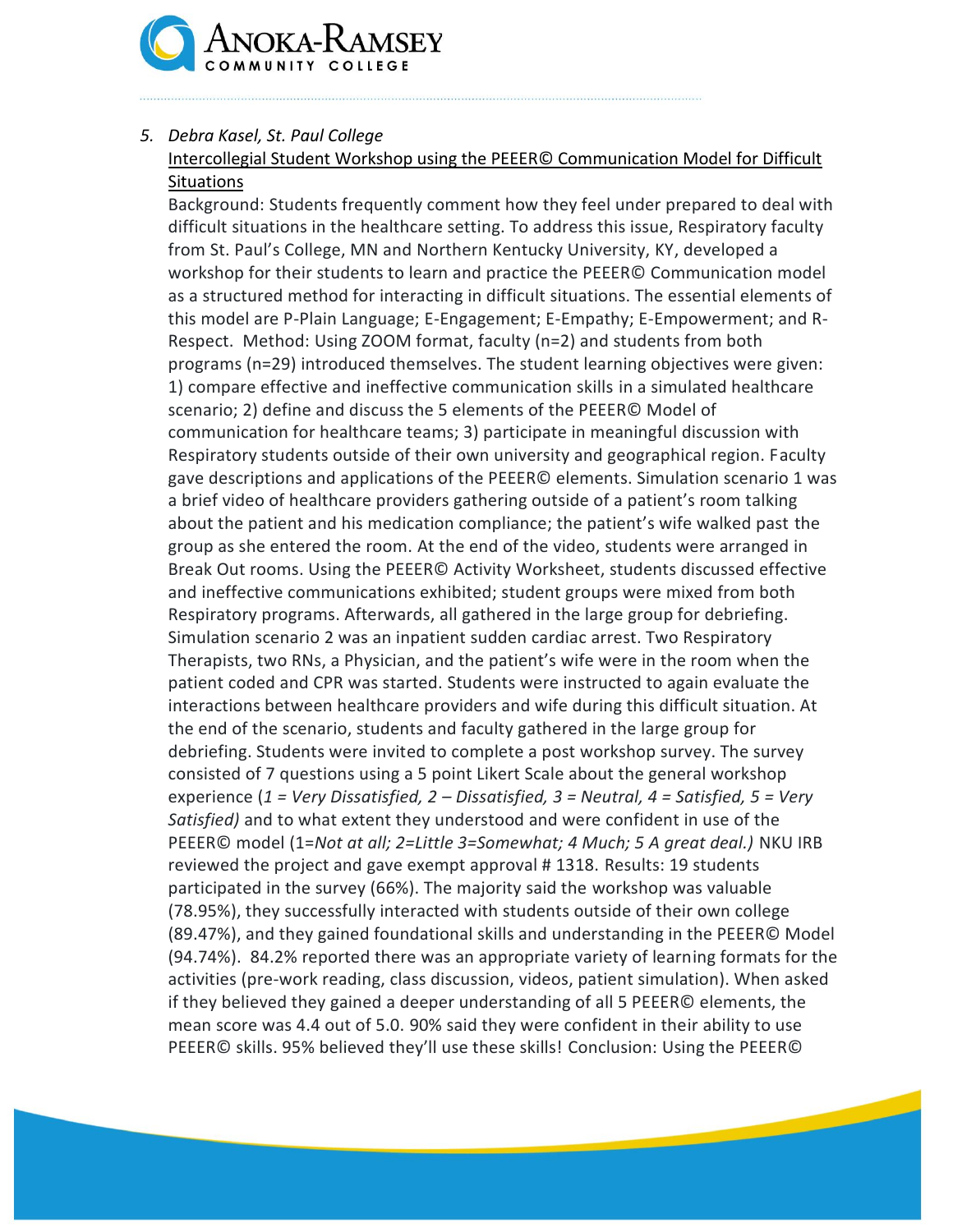

Communication Model was an effective method for students to gain confidence and skill in communication in the healthcare setting.

#### *6. Peggy Guiney, Anoka-Ramsey Community College* Practice Sustainability Undergraduate Research Project

In this presentation I explain the Practice Sustainability Undergraduate Research Project that students complete in my Environmental Science class. I explain the project process, second year modifications, and my reflections. Through the project students explore the following three research areas: food, waste, and recreation. After investigating these topics and completing an assessment students choose a topic to research. I organize students into small groups based on topics. Each group will develop a central research question, hypothesis and prediction. Groups will collect data before and after the behavior change. The resulting group data is compiled and analyzed. Students discuss to what extent their project topic can help society create a sustainable future. Finally, each group creates a research presentation that is shared during the online synchronous class.

## *7. Anne Pelzel, Anoka-Ramsey Community College* The Effects of Independent and Interdependent Learning Experiences in Online Psychology Courses

This study investigated the relationship between independent and interdependent teaching methods and student feelings of belonging, connectedness, and success in psychology courses at a rural community college in the Midwest. The study took place during the fourth semester of pandemic impacted remote teaching and learning. Students completed pre and post course surveys with questions about independent and interdependent motives, belongingness, and connectedness in relation to their classroom experience. Students engaged in independent and interdependent learning activities and assessments throughout the semester. Results indicated that students' feelings of belonging, and connectedness were positively impacted by both independent and interdependent methods. Limitations to the study included the sample size, self-reported data, and student's willingness to participate in an online study. Future research is needed in face-to-face community college classes that examine independent and interdependent methods.

## *8. Colleen Kaiminaauao, Anoka-Ramsey Community College* School Sense of Belonging in Students Enrolled in Developmental Mathematics Courses During a Pandemic

The Covid-19 pandemic presented new challenges for students and college faculty as they were forced to quickly pivot and adapt to new learning environments, with many shifting from face-to-face to partially or fully online. Tinto (1993) noted the importance of successful integration with some aspect of the campus community, and how it is associated with student persistence. Thus, students unable to integrate in